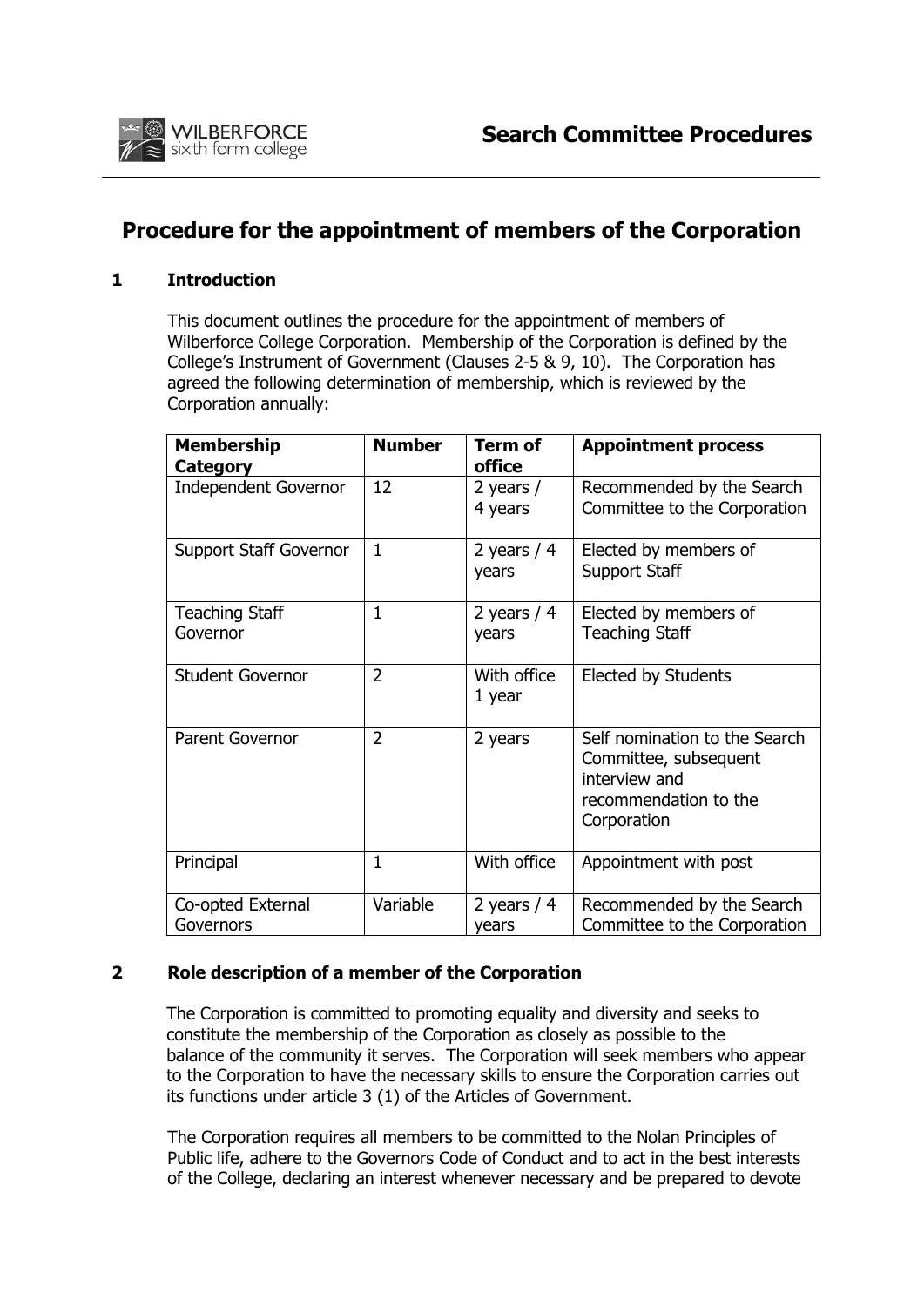time to support the work of the College by regularly attending meetings of the Corporation and appropriate committees of the Corporation (see appendix  $1 -$  Role Description of a member of the Corporation.)

# **3 Appointment process for Independent Governors**

When a vacancy for an Independent Governor arises the Clerk to the Corporation will notify the Chair of the Corporation and the Chair of the Search Committee. A meeting of the Search Committee will then be convened to consider the most recent skills audit of existing members of the Corporation to determine the range of skills, expertise and experience required of a prospective Governor. The Corporation's Skills Audit is updated bi-annually by the Clerk.

The Search Committee will identify suitable candidates via the following:

- Advertisements in the local press /College website NB: Any advertisement will include the College's Safeguarding statement
- Advertisements with SGOSS One Shop Stop for Governors service
- Advertisements with the Non Executive Directors network
- Targeted mail-shot letters from the Principal
- Personal recommendations from members of the Corporation and/or Search **Committee**
- A direct approach from the Principal/Chair of the Corporation to local authorities or organisations/voluntary bodies linked to the College
- Contacts within the local community

Candidates expressing an interest in a vacancy will be sent an appropriate information pack and will be required to complete the Corporation's Governor Application form and Register of Interests / Declaration form.

The Search Committee will meet to consider any applications received and interview candidates accordingly using a set of interview questions.

If the Committee is satisfied that the candidate is suitable for appointment and is not disqualified from being appointed under the terms of the Instrument of Government (Clause 8) the Committee will recommend the appointment and term of office to the next meeting of the Corporation. NB on agreeing the term of office, the need to avoid a significant number of Governors completing their period of office at the same time must be considered.

If the Committee is not satisfied that the candidate is suitable for appointment the search for a replacement Governor will continue.

### **4 Re-appointment of Independent Governors**

Upon the expiry of the term of office of a Governor other than the Principal, a Parent, Staff or Student Governor, the Search Committee will meet to consider whether to recommend to the Corporation reappointment of an Independent Governor. In recommending a Governor's reappointment for a further term of office the Search Committee must consider: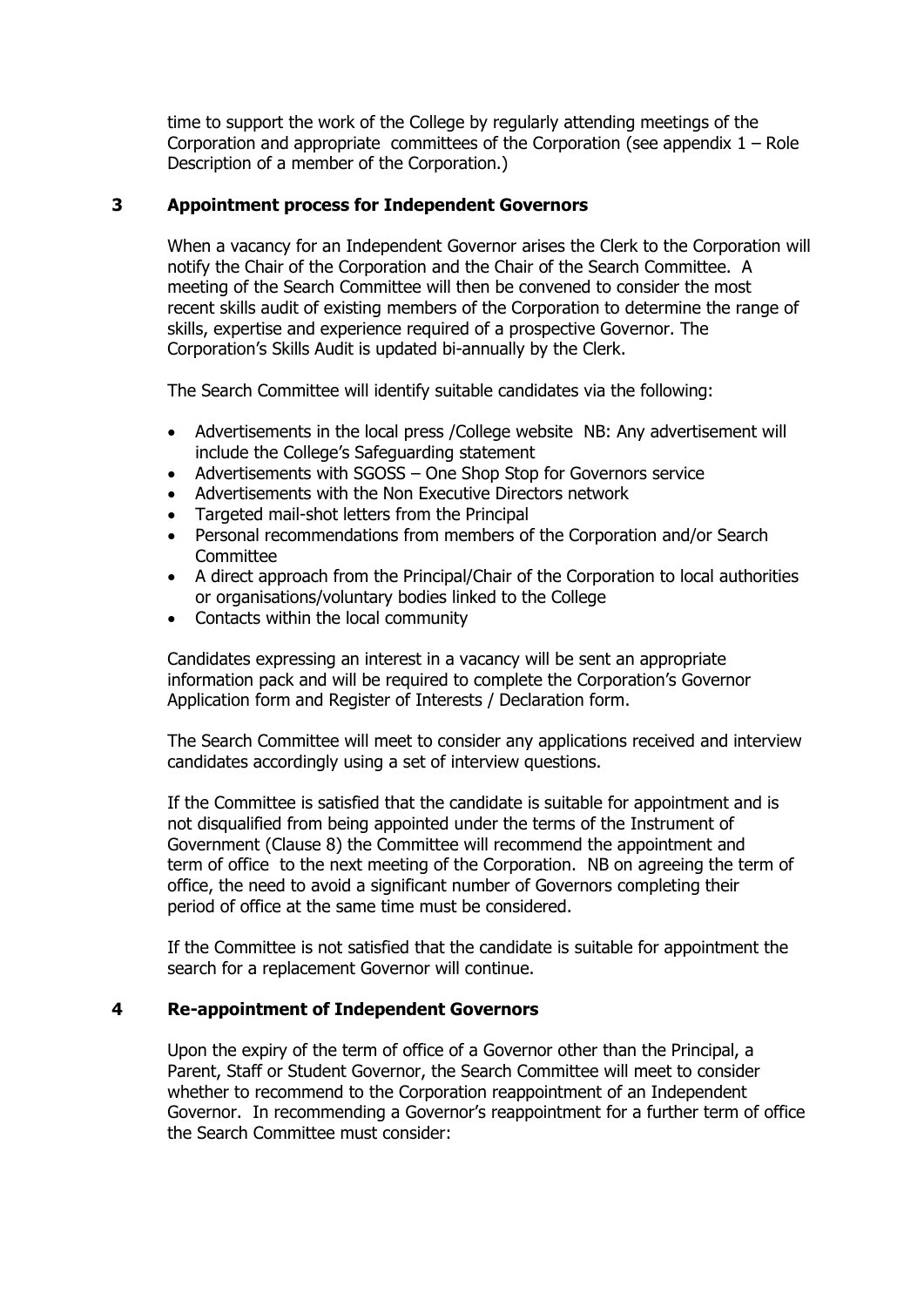- a) Whether the existing Governor wishes to be considered for a further term of office
- b) The total length of office served

NB: the Nolan Committee in its Second Report recommended that as a general rule members should not serve more than two consecutive terms of four years in office (ie for a maximum period of eight consecutive years). Nolan however, also emphasised that what is more important than laying down prescriptive maxima is to ensure that all appointments are made openly and on the basis of merit. A balance needs to be struck between retaining good/effective existing members and ensuring a managed turnover to introduce new and innovative ideas. The Corporation has agreed not to limit the number of terms of office of members.

- c) the attendance record of the existing Governor and his/her performance at meetings and contribution to the work of the Corporation
- d) the composition of the remaining members of the Corporation in respect of skills, experience, interests, gender and ethnic background.

 After consideration of the above factors the Search Committee will agree (or not) to recommend a Governors re-appointment to the Corporation.

#### **5 Appointment process for Staff and Student Governors**

Staff Governors (Instrument of Government Clauses  $2(1)(a)$  (3) – (5) and Student Governors (Instrument of Government Clauses 2 (1) (d), (2) are elected by their respective groups, with Student Governors nominated and elected from the Student Council. The President of the Student Council is automatically put forward for appointment as the Corporation's first Student Governor. The second Student Governor is chosen by members of the Student Council.

Whenever a vacancy in these categories occurs, the Clerk will support and facilitate the holding of appropriate elections. The results of the elections will be reported to the Corporation for confirmation.

#### **6 Appointment process for Parent Governors**

Parent Governors (Instrument of Government Clause 2(1)(e) are selected via a self nomination process to the Search Committee, subsequent interview and recommendation to the Corporation. At the end of the term of office of a Parent Governor the Clerk will communicate with all parents of students attending the College seeking nominations for the position of Parent Governor. The use of self nomination, rather than an election process has been introduced to make the appointment process for Parent Governors less daunting and to encourage more parents to come forward to take on the role.

Parents expressing an interest in the vacancy will be sent an appropriate information pack and will be required to complete the Corporation's Governor Application form and Register of Interests / Declaration form.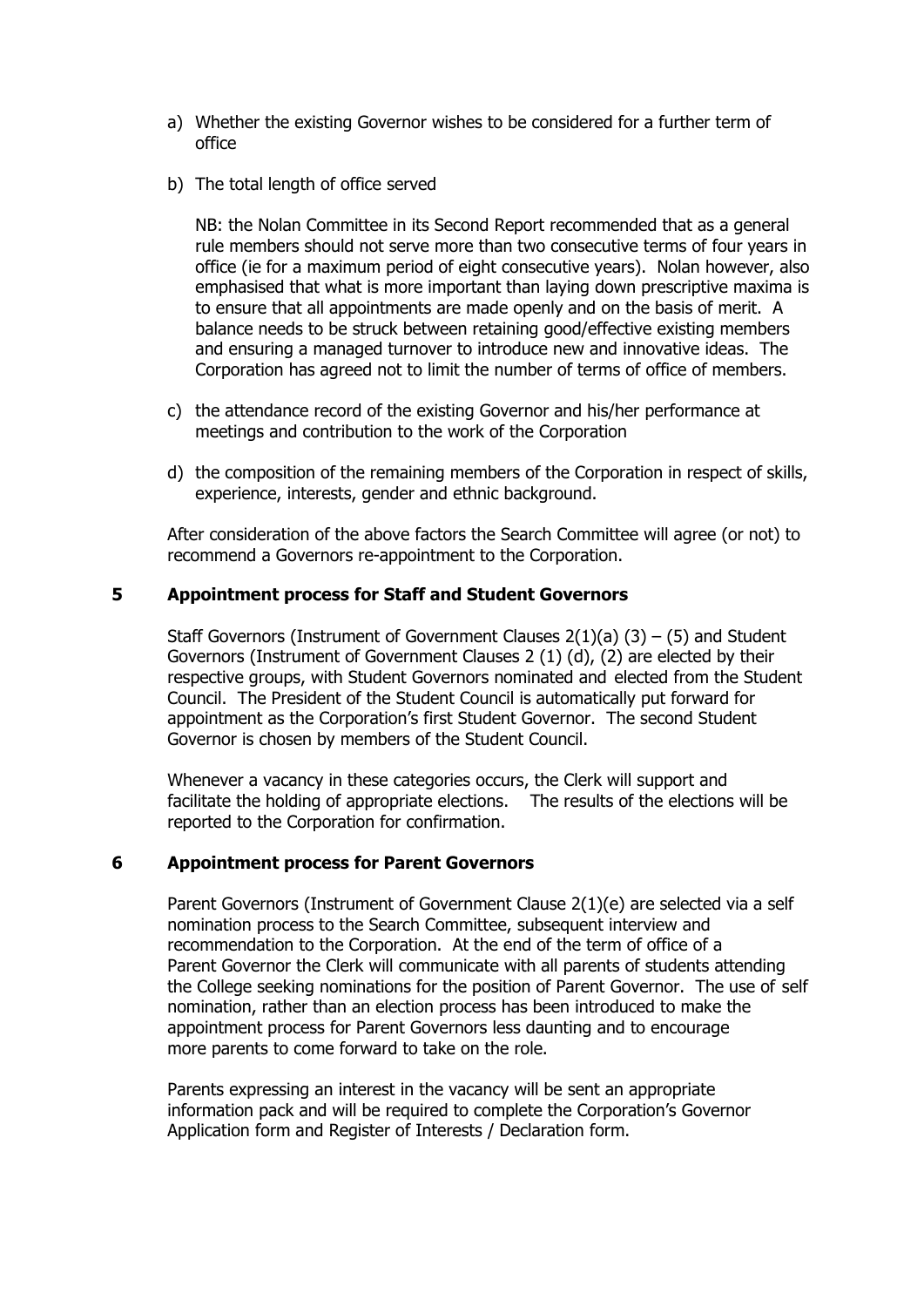The Search Committee will meet to consider any applications received and interview candidates accordingly.

If the Committee is satisfied that the candidate is suitable for appointment and is not disqualified from being appointed under the terms of the Instrument of Government (Clause 8) the Committee will recommend the appointment and term of office to the next meeting of the Corporation.

# **7 Eligibility**

No person who has been adjudged bankrupt or is subject to a bankruptcy order or undertaking or has been convicted of an offence, as defined under Instrument of Government clause 8, will be eligible for membership.

All members of the Corporation will, on appointment, and at least annually, confirm their eligibility for appointment.

# **8 Search Committee Terms of Reference / procedure / advice to the Corporation**

The Search Committee's terms of reference, procedures and any advice given to the Corporation will be published on the College's website and made available for public inspection by any member of the public during normal office hours in accordance with the Articles of Government Clause 3